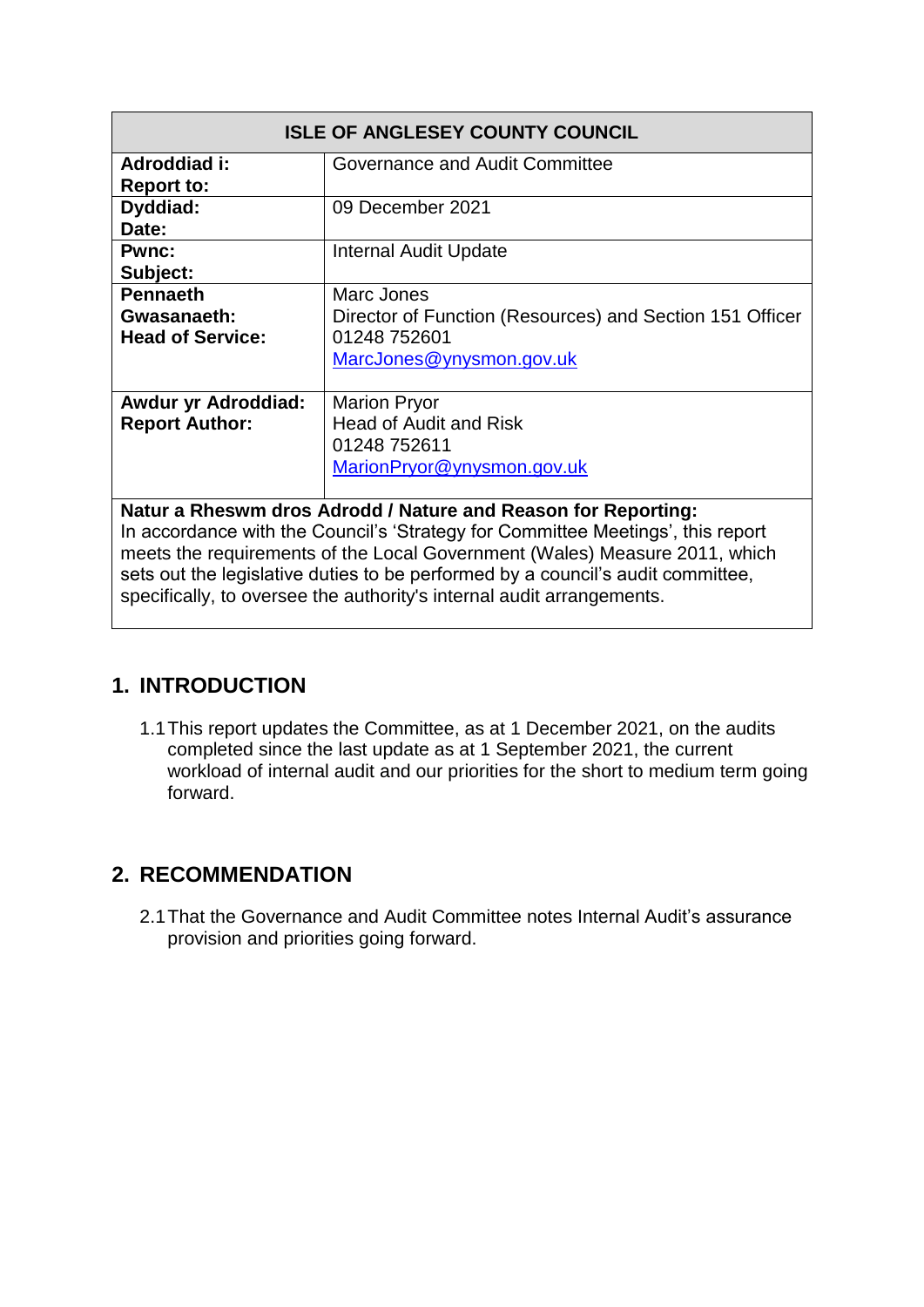

# **INTERNAL AUDIT UPDATE DECEMBER 2021**

### **Marion Pryor BA MA CMIIA CPFA, Head of Audit & Risk**

**, Head of Audit & Risk** [MarionPryor@YnysMon.gov.uk](mailto:MarionPryor@YnysMon.gov.uk)

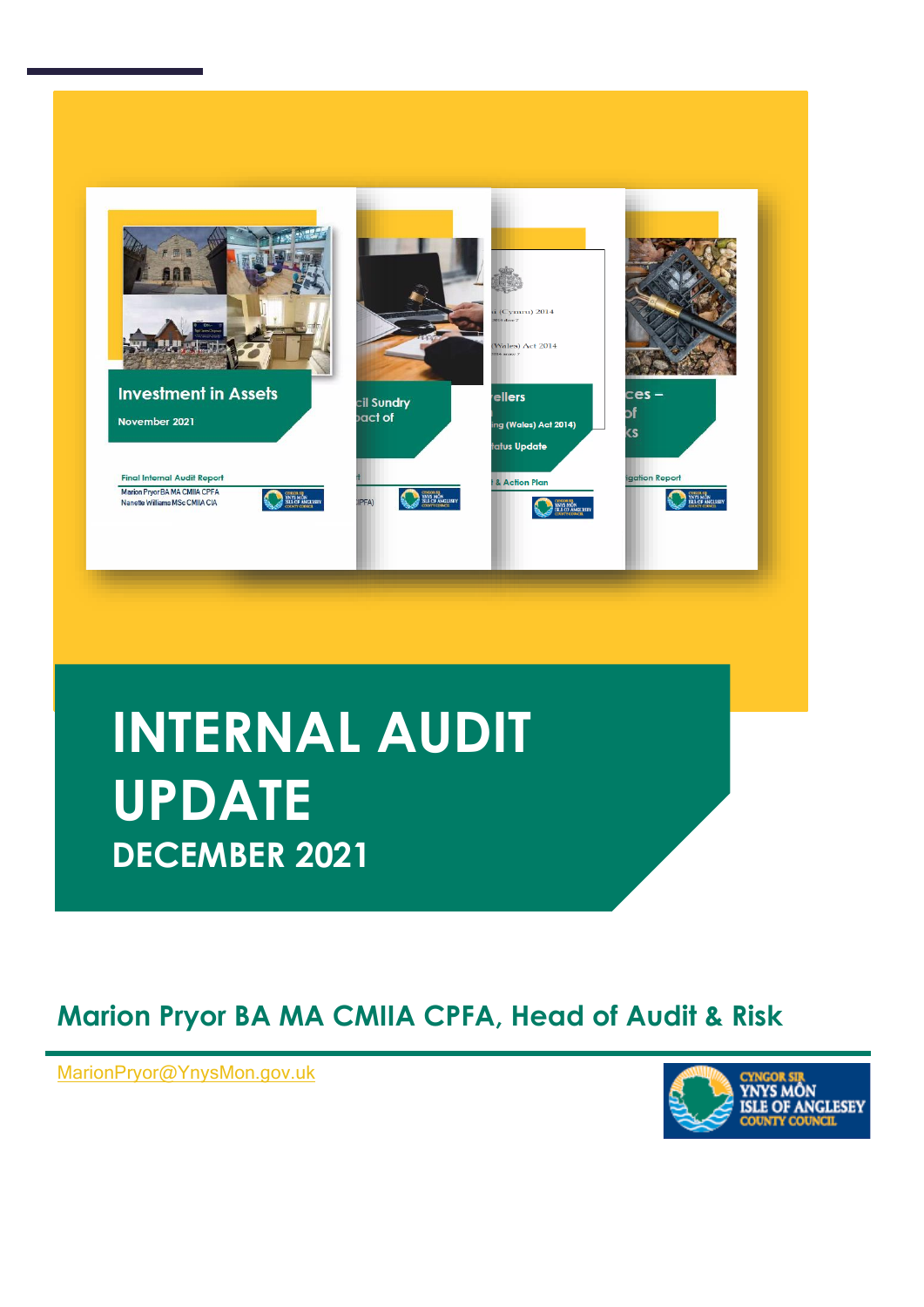# **TABLE OF CONTENTS**

| ASSURANCE WORK COMPLETED SINCE THE LAST UPDATE __________________________________                                                                                                                                              |   |
|--------------------------------------------------------------------------------------------------------------------------------------------------------------------------------------------------------------------------------|---|
| Investment in Assets 2000 and 2000 and 2000 and 2000 and 2000 and 2000 and 2000 and 2000 and 2000 and 2000 and 2000 and 2000 and 2000 and 2000 and 2000 and 2000 and 2000 and 2000 and 2000 and 2000 and 2000 and 2000 and 200 |   |
| Recovering Council Sundry Debts and the impact of Covid-19 ____________________4                                                                                                                                               |   |
| Gypsies and Travellers Accommodation (Requirements of the Housing (Wales) Act                                                                                                                                                  |   |
| 2014) до применение при применении при применении по применения при применении при применении при применении п                                                                                                                 |   |
|                                                                                                                                                                                                                                |   |
|                                                                                                                                                                                                                                |   |
|                                                                                                                                                                                                                                |   |
|                                                                                                                                                                                                                                |   |
|                                                                                                                                                                                                                                |   |
|                                                                                                                                                                                                                                |   |
|                                                                                                                                                                                                                                |   |
| Longer Term Priorities 34 and 2010 12 and 2010 12 and 2010 12 and 2010 12 and 2010 12 and 2010 12 and 2010 12 and 2010 12 and 2010 12 and 2010 12 and 2010 12 and 2010 12 and 2010 12 and 2010 12 and 2010 12 and 2010 12 and  |   |
| APPENDIX 1 - OUTSTANDING ACTIONS (4ACTION DASHBOARD) AS AT 1<br>DECEMBER 2021 <b>2008</b> 2021 2009 2010 2021 2022 2023 2024 2022 2023                                                                                         | 9 |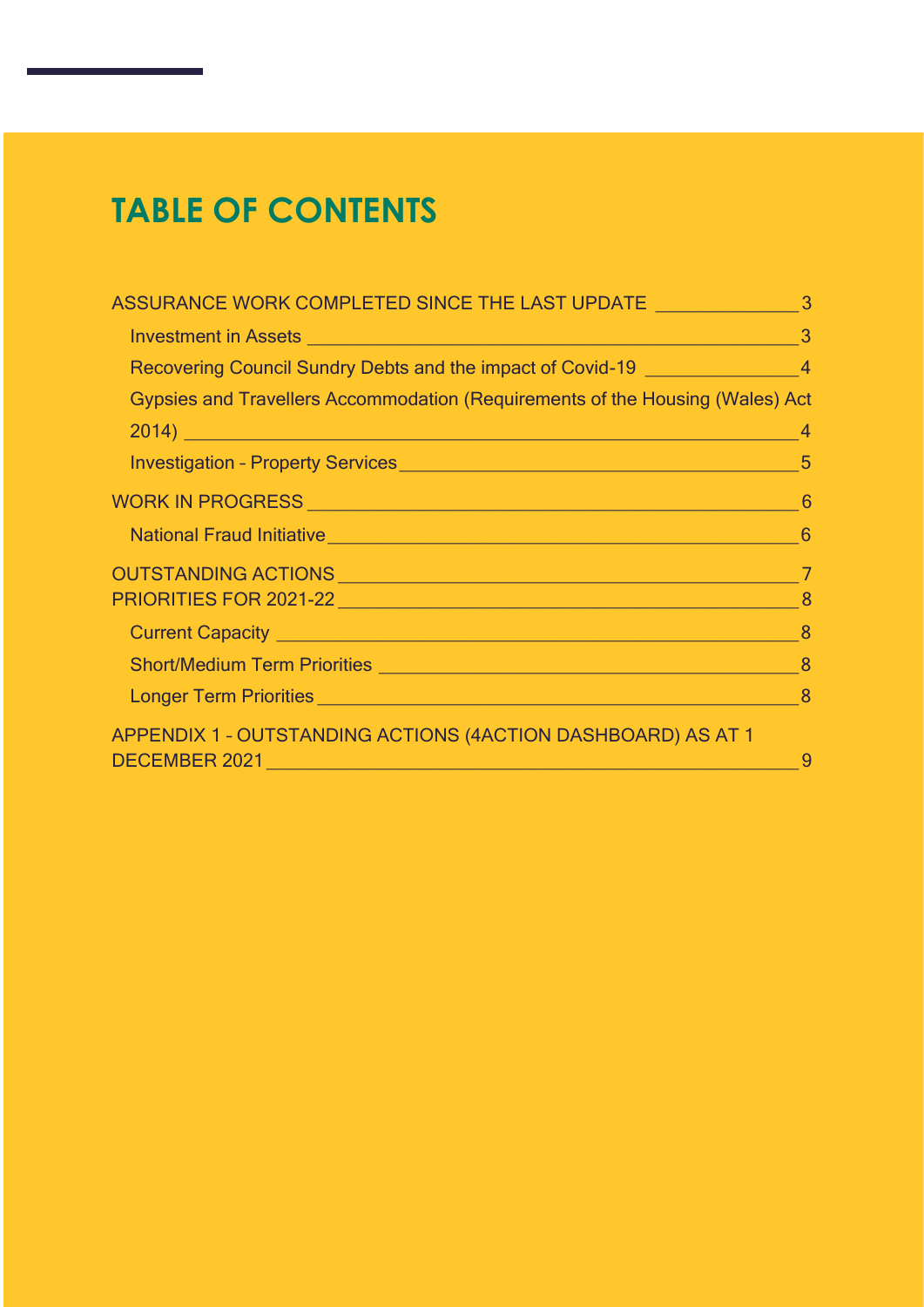# <span id="page-3-0"></span>**ASSURANCE WORK COMPLETED SINCE THE LAST UPDATE**

1. This section provides an overview of internal audit reports finalised since the last meeting, including the overall assurance rating and the number of issues/risks raised.

|  |  |  |  |  |  | 2. We have finalised four reports in the period, summarised below: |  |
|--|--|--|--|--|--|--------------------------------------------------------------------|--|
|--|--|--|--|--|--|--------------------------------------------------------------------|--|

| <b>Title</b>                                                               | Corporate<br><b>Risk</b><br><b>Register</b><br>Ref. | <b>Date Final</b><br>Report | <b>Assurance</b><br><b>Level</b>   | <b>Critical</b> | <b>Major</b>   | <b>Moderate</b> | <b>Total</b>   |
|----------------------------------------------------------------------------|-----------------------------------------------------|-----------------------------|------------------------------------|-----------------|----------------|-----------------|----------------|
| Investment in<br><b>Assets</b>                                             | <b>YM49</b>                                         | <b>November</b><br>2021     | Reasonable<br><b>Assurance</b>     | $\overline{0}$  | $\Omega$       | $\overline{0}$  | $\overline{0}$ |
| Recovering<br><b>Council Sundry</b><br>Debts and the<br>impact of Covid-19 | n/a                                                 | <b>November</b><br>2021     | <b>Limited</b><br><b>Assurance</b> | 0               | 3              | 5               | 8              |
| <b>Gypsies and</b><br><b>Travellers</b><br>Accommodation                   | <b>YM29</b>                                         | <b>November</b><br>2021     | Reasonable<br><b>Assurance</b>     | $\overline{0}$  | $\overline{0}$ | $\overline{0}$  | $\Omega$       |
| Investigation -<br><b>Property Services</b>                                | n/a                                                 | November<br>2021            | n/a                                | n/a             | n/a            | n/a             | n/a            |

#### <span id="page-3-1"></span>**Investment in Assets**

|                  | <b>Issues/Risks</b> |                 |  |
|------------------|---------------------|-----------------|--|
| Reasonable       |                     | <b>Critical</b> |  |
| <b>Assurance</b> |                     | <b>Major</b>    |  |
|                  |                     | <b>Moderate</b> |  |

3. Our review sought to answer the following key question:

#### Does the Council have adequate arrangements in place to mitigate against the risk to the sustainability and effectiveness of its physical assets through under investment and lack of development?

4. Overall, our review concluded that the Council is in the process of strengthening its framework of controls to manage the risk that physical assets of the Island (e.g. buildings, roads, IT network) are not fit for purpose, or do not meet with the needs of the public and businesses, if the Council cannot invest sufficiently to maintain and develop them. Despite this, it is clear that the Council faces difficult decisions due to the scale of the Council's capital asset maintenance requirements within its current asset portfolio, and the challenges it faces when considered in the context of the capital funding available.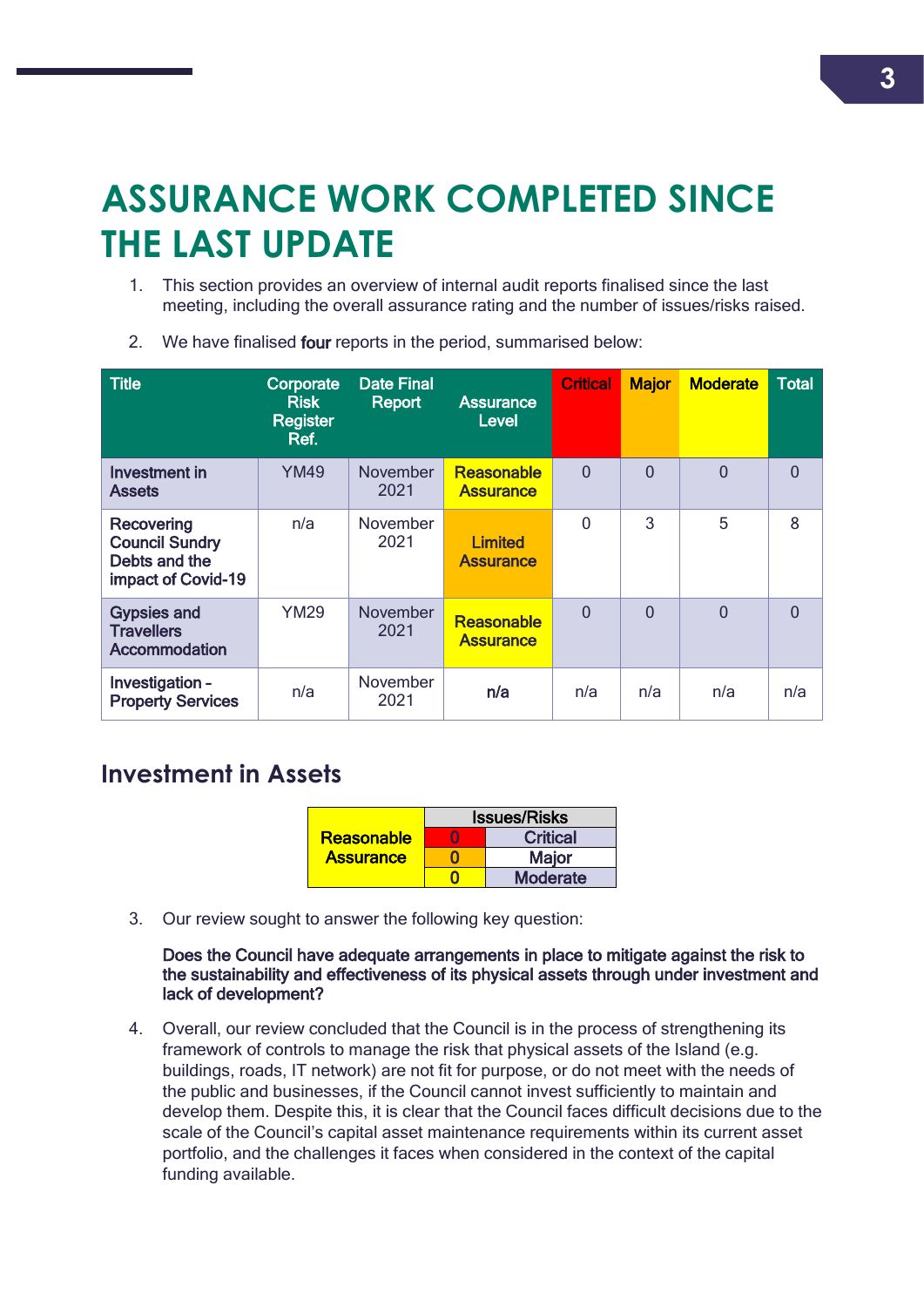5. Due to factors outlined in our full report, it is too early to make a full assessment on the effectiveness of the controls in place to manage the risk to the sustainability and effectiveness of the Council's physical assets. We did not raise any formal 'Issues/Risks' that required management attention, as work is clearly still in progress. However, we are **reasonably assured** by the Council's recognition of the need for further work in this area, and progress to date demonstrates it is committed to strengthening its framework of controls in this area. However, we will continue to monitor this risk going forward.

#### <span id="page-4-0"></span>**Recovering Council Sundry Debts and the impact of Covid-19**

|                  | <b>Issues/Risks</b> |                 |  |
|------------------|---------------------|-----------------|--|
| Limited          | r                   | <b>Critical</b> |  |
| <b>Assurance</b> |                     | <b>Major</b>    |  |
|                  |                     | <b>Moderate</b> |  |

6. Our review sought to answer the following key question:

#### Does the Council have robust arrangements in place to effectively recover its sundry debts and has it managed the impact of Covid-19?

- 7. Overall, our review concluded that although the Council has some arrangements in place to recover its sundry debts, debt recovery is not proactive or robust; delays in escalating debts for recovery action and a failure to maintain accurate debtor accounts impacts the Council's ability to recover its debts. Redeployment of the Recovery Team to assist other front line services and a suspension of all debt recovery action during the pandemic has also hampered the Council's recovery of its sundry debts.
- 8. We raised eight Issues/Risks, which require management action of high to moderate impact and Heads of Service involvement to resolve. Therefore, we are only able to provide limited assurance of the governance, risk management and control of this area.
- 9. We have agreed an action plan with management and we are assured that management is planning to address all the Issues/Risks by 30 June 2022. The Director of Function (Resources) / Section 151 Officer has commissioned a consultant to address the issues and risks raised in the Action Plan. A project with milestones has been developed and agreed with the consultant.

### <span id="page-4-1"></span>**Gypsies and Travellers Accommodation (Requirements of the Housing (Wales) Act 2014)**

|                  | <b>Issues/Risks</b> |                 |  |  |  |
|------------------|---------------------|-----------------|--|--|--|
| Reasonable       | n                   | <b>Critical</b> |  |  |  |
| <b>Assurance</b> |                     | <b>Major</b>    |  |  |  |
|                  |                     | <b>Moderate</b> |  |  |  |

10. Our review sought to answer the following key question: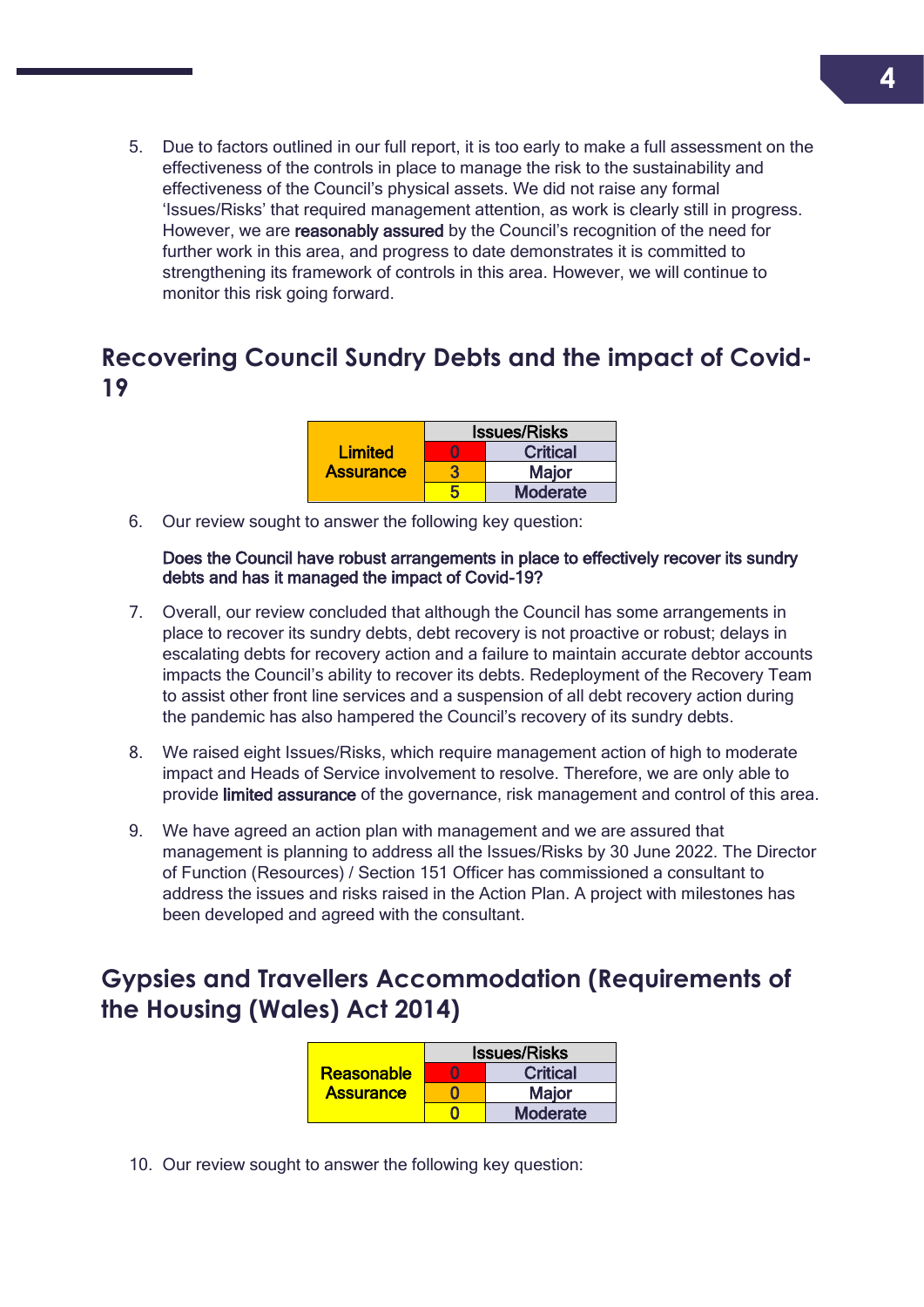Does the Council have effective arrangements in place to assess the accommodation needs of the Gypsy and Traveller community under the requirements of the Housing (Wales) Act 2014 and has management addressed the outstanding 'issues/risks' originally raised in our 'Reasonable Assurance' report from March 2019?

11. Our review concluded that all of the 'issues/risks' raised in our initial review have been addressed and the action plan is complete. Progress against implementing the recommendations of the last Gypsy and Traveller Accommodation Assessment (GTAA) in 2016 has been delayed. However, we are satisfied that due to likely changes in the accommodation needs of Gypsy and Traveller groups on the Island, the Council has taken the decision to wait for the results of the current GTAA before committing to any further expenditure. Therefore, we are able to continue to provide a 'Reasonable' level of assurance in this area.

#### <span id="page-5-0"></span>**Investigation – Property Services**

- 12. We have concluded our investigation into an allegation involving procurement activity within the Highways, Waste and Property Service.
- 13. Our investigations concluded that the Property Service allocates a large volume of work to the supplier identified in the allegation, which consequently can lead to the perception of favouritism. However, we have not been able to find any evidence that any member of staff is improperly favouring this supplier when allocating work and officers are working within the rules set by the Council and within the Property Service itself. Despite this, we have identified two issues pertinent to this investigation:
	- The need to set up a contract or framework specifically for drainage works, taking into consideration the advice provided by the Contracts, Procurement and Corporate Governance Solicitor
	- Undertaking further work to review the risk of fraud and corruption in procurement more widely across the Council.
- 14. We are reasonably assured by officers' explanations that work classed as 'emergency' in nature, was such. However, where there is an element of judgement and discretion, it is important that officers retain all documentation to support proper process is being followed on all occasions, as there is a risk that the Council could face claims for compensation if proven it unfavourably treated a company.
- 15. It would be advisable for regular oversight and scrutiny by an independent senior manager to ensure the Service maintains the highest standards of regularity (the right powers and authority to spend the money) and propriety (acting in accordance with the Council's values). This means acting honestly, fairly and with integrity, avoiding waste or extravagance and avoiding any personal profit or gain, including the appearance of it.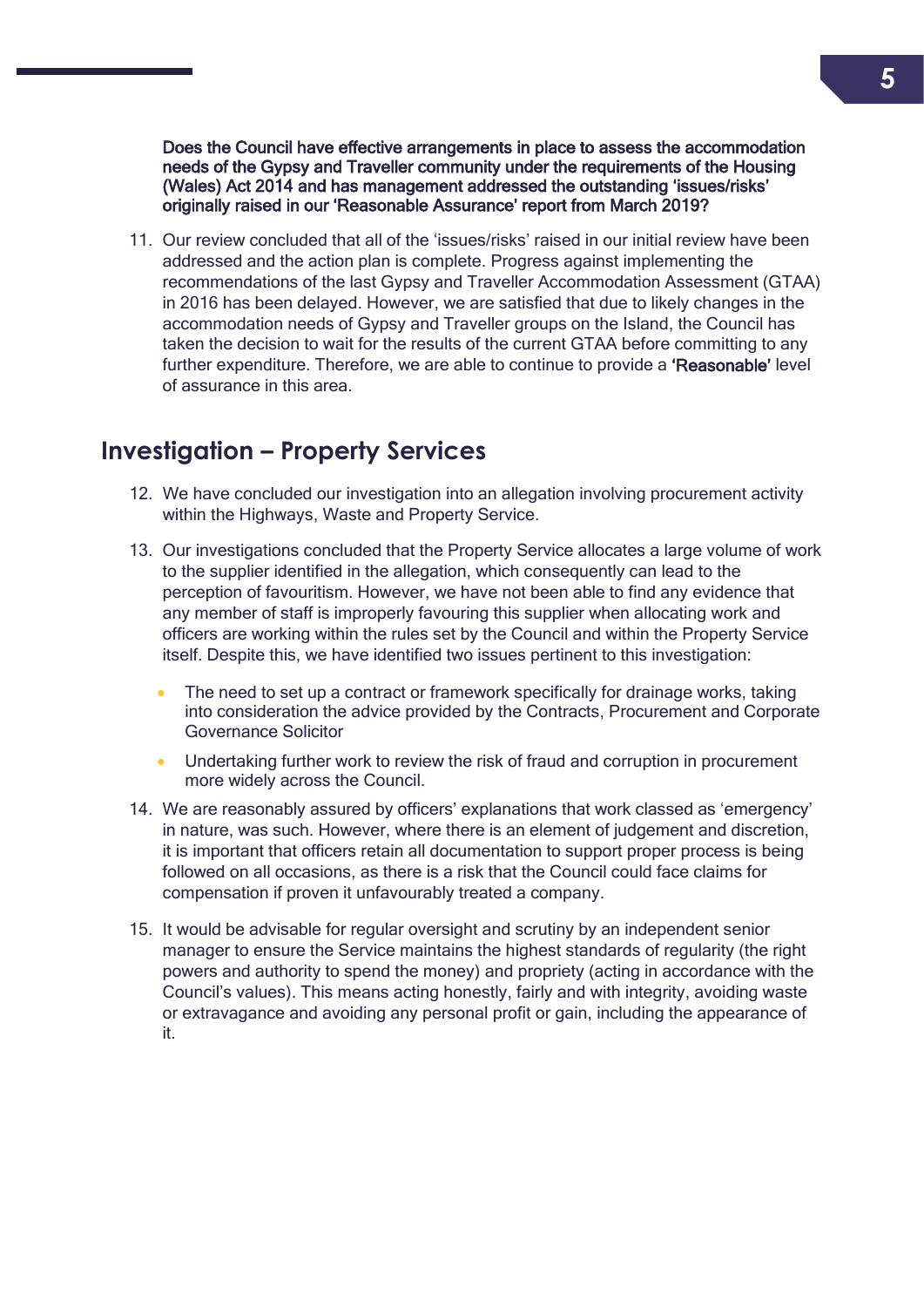### <span id="page-6-0"></span>**WORK IN PROGRESS**

16. The following audits are currently in progress:

| <b>Audit Area</b>                                                 | Corporate<br><b>Risk</b><br><b>Register</b><br>Ref | <b>Service</b>                            | <b>Reason for Audit</b>                                                                                                            | <b>Stage</b>        |  |
|-------------------------------------------------------------------|----------------------------------------------------|-------------------------------------------|------------------------------------------------------------------------------------------------------------------------------------|---------------------|--|
| <b>Software Licence</b><br><b>Management</b>                      | <b>YM38</b>                                        | Transformation                            | <b>Corporate Risk Register</b>                                                                                                     | <b>Draft Report</b> |  |
| Managing the risk<br>of fraud and<br>corruption in<br>procurement | <b>YM46</b>                                        | Resources                                 | Corporate Risk Register,<br><b>Counter Fraud, bribery</b><br>and Corruption Strategy<br>2021-24 and raised<br>during investigation | Fieldwork           |  |
| <b>Information</b><br>Governance                                  | YM <sub>3</sub>                                    | Corporate /<br>Council<br><b>Business</b> | <b>Corporate Risk Register</b>                                                                                                     | <b>Fieldwork</b>    |  |

#### <span id="page-6-1"></span>**National Fraud Initiative**

- 17. Work continues on investigating the first tranche of the NFI 2020/21 matches released in January 2021. Matches highlight potential fraud and error in the Council's systems. In order to protect the public purse against fraud and error, we are in the process of reviewing the matches to stop potential overpayments from increasing.
- 18. Currently, we are working on investigating the following matches:
	- Payroll to Payroll
	- **•** Payroll to Companies House
	- Payroll to Creditors
	- Payroll to Pensions
	- **Council Tax Reduction Scheme to Payroll**
	- **Council Tax Reduction Scheme to Pensions**
- 19. We will report the outcome of these investigations in our Annual Counter Fraud, Bribery and Corruption report.
- 20. The Cabinet Office requires the Council to complete the annual data upload for matching the recipients of Council Tax Single Person Discount against the Electoral Roll before the end of January 2022. We will work with colleagues in these departments to provide the data in accordance with the specification.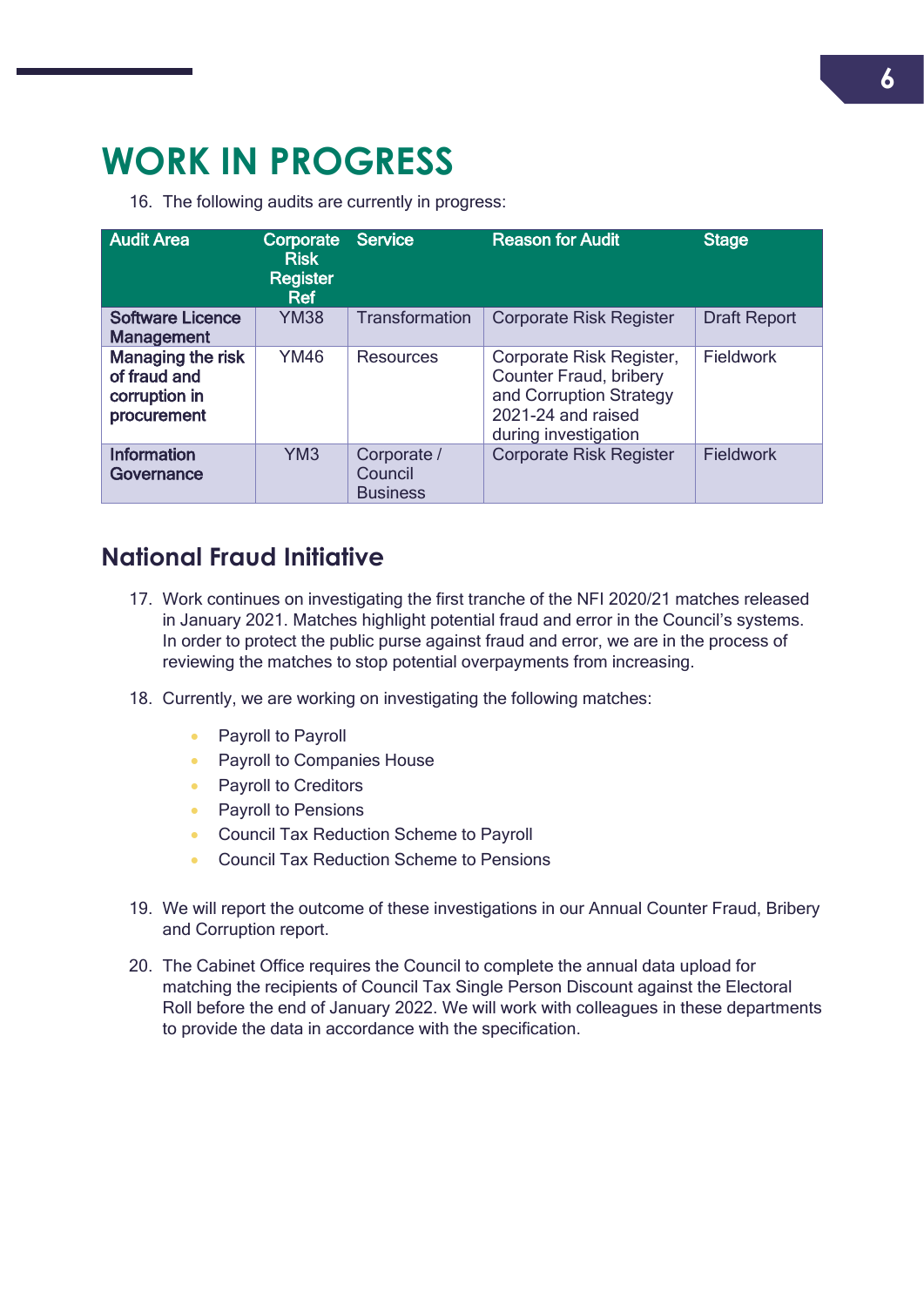# <span id="page-7-0"></span>**OUTSTANDING ACTIONS**

- 21. Work is progressing to support services with implementing all outstanding actions. The 4action dashboard at **[Appendix 1](#page-9-0)** provides an overview of the status of actions as at 1 December 2021.
- 22. There are currently 14 overdue actions (6 Major; 8 Moderate), which fall within the Resources, Learning and Council Business services. They are related to 'Issues/Risks' raised in six audits:
	- **•** Payments Supplier Maintenance
	- Identification of duplicate invoices and recovery of duplicate payments
	- Sundry Debtors
	- **Leavers' Process**
	- **Business Continuity**
	- Schools Information Governance
- 23. We are working with the services to provide support with implementing the actions.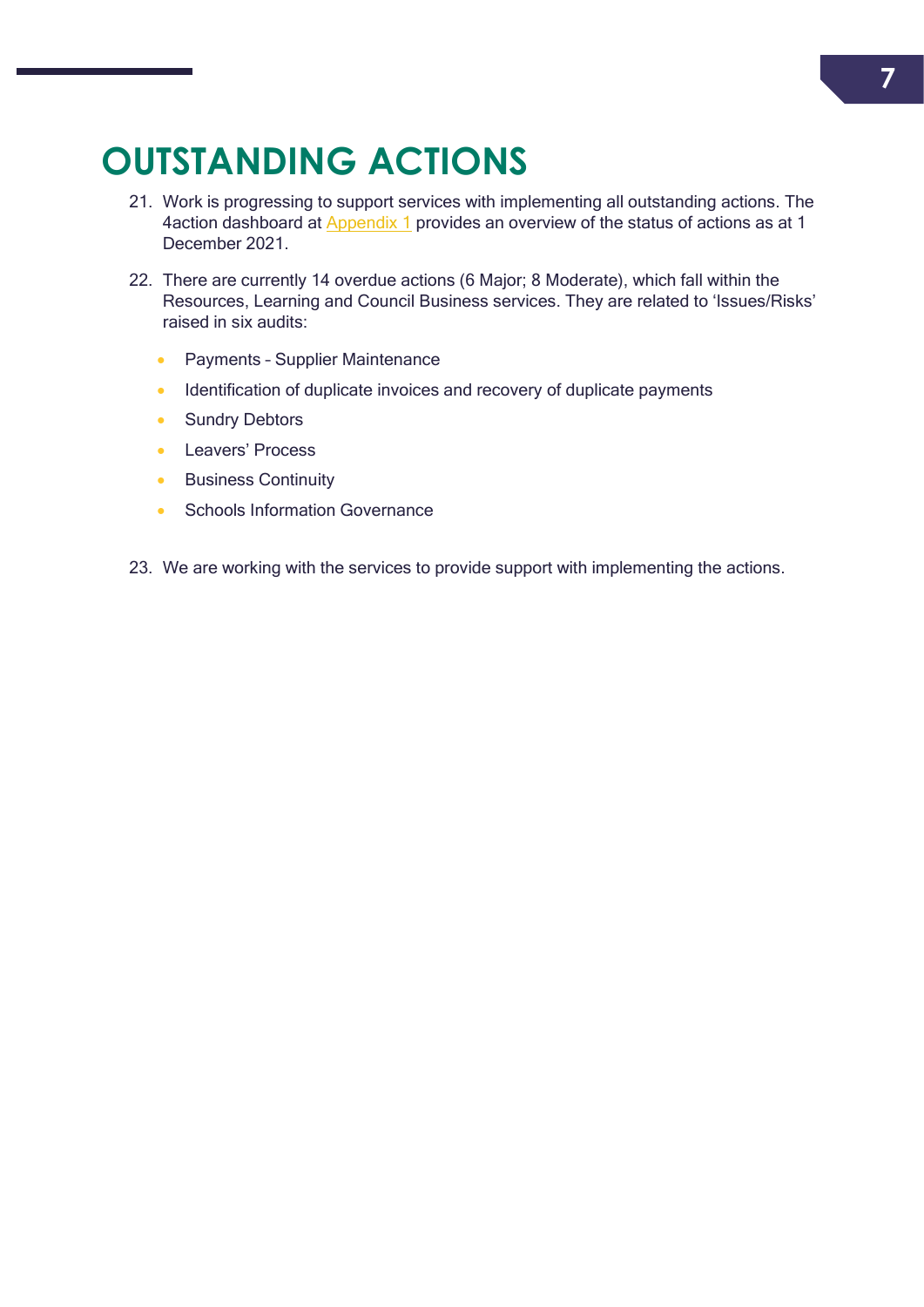# <span id="page-8-0"></span>**PRIORITIES FOR 2021-22**

### <span id="page-8-1"></span>**Current Capacity**

24. We have successfully recruited into the vacant Senior Auditor post and welcome our new member of the team on 13 December 2021. This means that the team is almost up to full strength, with only half a full time equivalent post remaining vacant, due to flexible working. However, one member of the team continues to be absent on longterm sickness.

#### <span id="page-8-2"></span>**Short/Medium Term Priorities**

- 25. The Corporate Risk Register is in the process of significant review.
- 26. Our immediate priority is to review the 'red' and 'amber' residual risks we have not yet reviewed, or not reviewed in the last two years.
- 27. We will also continue to actively promote and monitor the addressing of outstanding internal audit issues/risks.
- 28. The newly recruited Senior Auditor does not have an internal audit background, so we will provide additional support to develop their technical audit skills.

#### <span id="page-8-3"></span>**Longer Term Priorities**

- The delivery of the Counter Fraud, Bribery and Corruption Strategy 2021-24, including continuing to address the Audit Wales recommendations included in its report 'Raising Our Game – Tackling Fraud in Wales'.
- Work with colleagues in the Performance Team to improve assurance mapping across the Council and contribute to the development of the Performance Review Group.
- Prepare for the External Quality Assessment (EQA) due in June 2022.